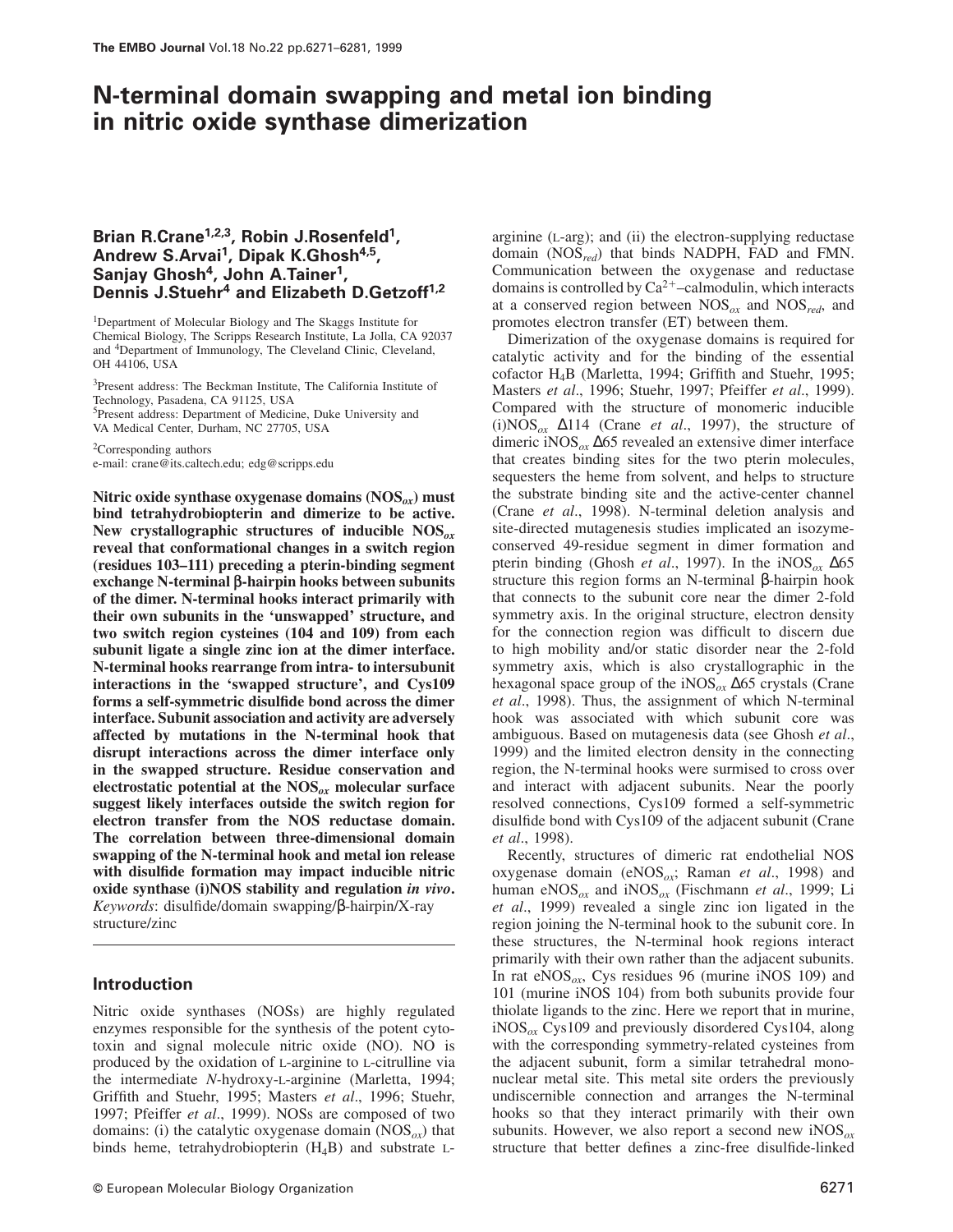| Structure                                                           | Swapped                              | Unswapped                             |  |  |  |
|---------------------------------------------------------------------|--------------------------------------|---------------------------------------|--|--|--|
| Scatterers                                                          | 7364                                 | 7202                                  |  |  |  |
| Residues                                                            | $(2 \times 420)$                     | $(2 \times 420)$                      |  |  |  |
| Cofactors                                                           | $2 \times$ (1Hem, 1H <sub>4</sub> B) | $2 \times$ (1Hem, 1H <sub>4</sub> B)  |  |  |  |
| Ions                                                                |                                      | 1 $\text{Zn}^2$ <sup>+</sup> /dimer   |  |  |  |
| Disulfides                                                          |                                      | $\Omega$                              |  |  |  |
| Ligands                                                             | none                                 | $2\times$ isothiourea                 |  |  |  |
| Waters                                                              | 396                                  | 218                                   |  |  |  |
| Resolution                                                          | 20.0–2.7 Å $(2.8-2.7 \text{ Å})^a$   | 20.0–2.35 Å $(2.43-2.35 \text{ Å})^a$ |  |  |  |
| Unique reflections                                                  | 39 200 (4290) <sup>a</sup>           | 62 443 (5859) <sup>a</sup>            |  |  |  |
| Observations                                                        | 153 562 (12 662) <sup>a</sup>        | 255 531 (23 654)                      |  |  |  |
| % completeness                                                      | 91.7 $(92.3)^a$                      | 98.2 $(93.9)^a$                       |  |  |  |
| $\langle I/\sigma I \rangle^b$                                      | $17.0~(2.9)^a$                       | 22.6 $(4.1)^a$                        |  |  |  |
|                                                                     | 5.9 $(36.2)^a$                       | 5.6 $(32.1)^a$                        |  |  |  |
| $R_{\text{symm}}^{\text{c}}\text{ }(\%)$ $R^{\text{d}}\text{ }(\%)$ | $23.6(37.2)^a$                       | $22.3 (40.9)^a$                       |  |  |  |
| Free $R^e$ (%)                                                      | $30.6 (43.9)^{a}$                    | $29.8(43.9)^a$                        |  |  |  |
| $\sim$ Overall $B > f(A^2)$                                         | 59.2                                 | 47.8                                  |  |  |  |
| $\leq$ Main chain B $>$ (Å <sup>2</sup> )                           | 57.7                                 | 47.2                                  |  |  |  |
| $\leq$ Side chain B $>$ ( $\AA$ <sup>2</sup> )                      | 60.7                                 | 49.5                                  |  |  |  |
| R.m.s. bond <sup>g</sup> $(A)$                                      | 0.008                                | 0.013                                 |  |  |  |
| R.m.s. angle <sup>g</sup> $(°)$                                     | 1.5                                  | 1.7                                   |  |  |  |

**Table I.** Data collection and refinement statistics for H4B-bound dimeric iNOS*ox* with swapped and unswapped N-terminal hook regions

<sup>a</sup>Highest resolution bin for compiling statistics.

<sup>b</sup>Intensity signal to noise ratio.

 ${}^{c}R_{\text{symm}} = \sum_{j}^{\infty} |I_{j} - \langle I \rangle|/\sum_{j} I_{j}.$ 

 $\frac{d}{R} = \Sigma |F_{\text{obs}}| - |F_{\text{calc}}| / \Sigma |F_{\text{obs}}|$  for all reflections (no  $\sigma$  cut-off).

<sup>e</sup>Free *R* calculated against 5% of the reflections removed at random. The same free reflections were chosen for both structures.

<sup>f</sup>Overall model average thermal (*B*) factor.

<sup>g</sup>Root mean square deviations from bond and angle restraints.

dimer. In the zinc-free structure, an alternate conformation of the metal-binding loop directs the N-terminal hooks to swap between adjacent subunits and participate extensively in the dimer interface. These results suggest roles for metal binding, disulfide formation and three-dimensional domain swapping in the regulation of NOS assembly and activity.

# **Results**

# **The iNOSox dimer is covalently associated either by Zn <sup>2</sup>**<sup>F</sup> **binding or disulfide bond formation**

We have determined two new crystallographic structures of dimeric murine iNOS<sub> $\alpha$ x</sub>: in addition to heme and H<sub>4</sub>B, one contains a disulfide bond across the dimer interface and has no active-center substrate or inhibitor; the other contains a tetrahedral tetrathiolate metal site in the dimer interface and the inhibitor isothiourea in the active center (Table I; Figure 1). The two structures are also distinguished by the conformation of the switch region (residues 103–111) encompassing metal-binding ligands Cys104 and Cys109 (Figures 2 and 3), and the resulting arrangement (swapped versus unswapped) of the N-terminal hooks relative to their subunit cores (Figure 1). These coupled structural differences and their consequences are the focus of this report. Otherwise, both structures match the previously published  $NOS_{ox}$  structures containing L-arg, thiocitrulline or no exogenous ligand (Crane *et al*., 1998). In our previously reported dimeric iNOS<sub> $\alpha$ x</sub> structures, Cys104 was contained in a disordered segment (residues 101–107), whereas Cys109 formed a self-symmetric disulfide bond between the subunits (Crane *et al*., 1998). Electron density for the

'swapped' structure presented here shows the same disulfide bond (Figure 2A), but also reveals defined conformations for residues 101–107 (Figure 3A). In the 'unswapped' iNOS*ox* structure, a tetrahedral metal ion is symmetrically located on the dimer 2-fold axis at the base of the two 'catcher's mitt' domain folds, 14.0 Å from each pterin ring and 21.7 Å from each heme iron (Figures 1B and 2B). The ligands Cys104 and Cys109 project from the bottom of a type I β-turn between residues 105 and 108. As with eNOS (Raman *et al*., 1998; Fischmann *et al*., 1999), the main chain nitrogen of Leu110 hydrogen bonds to the Cys 104 thiolate, whereas the main chain nitrogen of Gly111 hydrogen bonds to the Cys 109 thiolate (Figure 3B). In the absence of metal ion, two of the thiolate ligands (Cys 109 from each subunit) instead form a disulfide bond, and the metal-binding loop adopts a new conformation that exposes Cys104 to solvent (Figure 3A). This change in redox and ligation state in the metalbinding loop not only affects local structure but also correlates with three-dimensional domain swapping of the N-terminal hooks (Figure 1).

In unswapped  $\text{NOS}_{ox}$  zinc is the non-heme metal. The tetrahedral geometry and ligand complement of the metal site in unswapped iNOS $_{ox}$  suggest either a zinc or iron ion (Holm *et al*., 1996). X-ray absorption spectroscopy indicates that crystals of unswapped  $NOS_{ox}$  contain specifically bound zinc ions (data not shown), even when soaked for days in buffer containing Fe(II) and reducing agents, but no added zinc. Finally, others have shown that the metal ion bound to their NOS preparations was also zinc (Raman *et al*., 1998; Fischmann *et al*., 1999; Li *et al*., 1999). Thus, although metal ion identity *in vivo*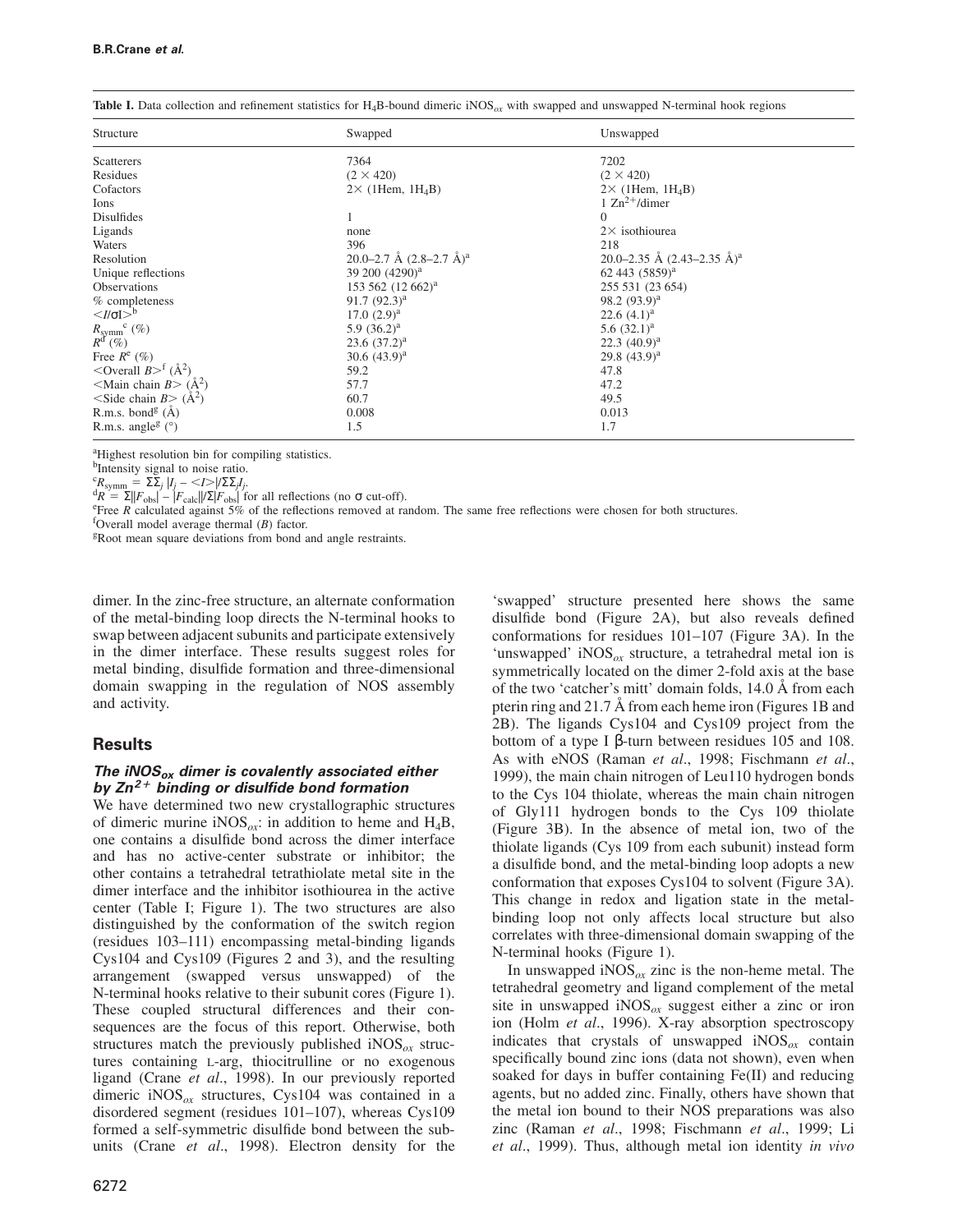

**Fig. 1.** The effect of domain swapping on the N-terminal hook conformation in  $iNOS_{ox}$ . Ribbon representation of the  $iNOS_{ox}$  dimer in swapped (**A**) and unswapped (**B**) conformations. N-terminal hook regions (cyan and orange) interact primarily with their own subunits (purple and red) in the unswapped conformation, but reach across to associate with the opposite subunit in the swapped conformation. Each heme (yellow bonds) is cupped in the inward-facing palm of the central webbed β-sheet of the 'catcher's mitt' subunit fold. A selfsymmetric disulfide bond (yellow, bottom center) links the two subunits in the swapped conformation (A). A single zinc ion (gray, bottom center) is bound between the two subunits at the base of the catcher's mitts in the unswapped conformation (B). Two molecules of H4B (yellow, center, on edge) are also bound at the interface and line the active-center channels leading to the hemes.

is unknown,  $Zn^{2+}$  can occupy the tetrathiolate site in recombinant NOS*ox*.

Interestingly, growing  $iNOS_{ox}$  crystals in the presence of  $Fe<sup>2+</sup>$  and ascorbate generated the swapped structure with an ordered switch region and no metal ion at the dimer interface. Thus, at least in the crystal, the iNOS*ox* tetrathiolate metal site has low affinity for Fe(II) under reducing conditions. The ability to discern electron density for the loop preceding the Cys109 disulfide (residues 101–107), which had been disordered in all previous zinc-free NOS structures (Crane *et al*., 1998; Li *et al*., 1999), may be due to the presence of ascorbate during synchrotron diffraction data collection. Disulfide bonds are electrophilic targets (Jones *et al*., 1987; Symons, 1995) for electrons ejected by synchrotron radiation, and ascorbate is known to protect proteins against ionizing radiation (Harapanhalli *et al*., 1996; Platzer and Getoff, 1998; Svoboda and Harms-Ringdahl, 1999). Radiation damage during X-ray exposure, accentuated by the proximity of the Cys109 disulfide, may hamper resolution of the exposed cysteine ligation loop in the absence of protectants.

## **Zinc binding is <sup>a</sup> structural switch for domain swapping of the N-terminal hook**

In an example of three-dimensional domain swapping (Heringa and Taylor, 1997; Schlunegger *et al*., 1997), the two conformations of the zinc-binding loop determine which subunit core interacts primarily with which N-terminal hook (Figure 1). Characteristic of domain swapping in multimeric proteins, the N-terminal hook exchanges between identical intra- and intersubunit interfaces. Only residues 104–107 in the switch region (Figures 3 and 4) substantially change conformation on N-terminal hook swapping (Figure 2C and D). In the unswapped conformation, the type I β-turn formed by switch residues 105–108 is associated perpendicularly to its symmetry mate by zinc ion coordination of flanking residues Cys104 and Cys109 (Figure 3B). Residues 108 and 109 form main chain hydrogen bonds with residues 476 and 477 on an antiparallel strand of the adjacent subunit. In the swapped arrangement, residues 104–107 change conformation to structure the switch region as two nested β-turns (102–105 and 105–108) that share Lys105 (Figure 3A). The newly formed β-turn (102–105) fits into a pocket created by residues 105–118 of the opposing subunit. Some  $iNOS_{ox}$  crystals show the presence of both switch conformations and partial occupancy for the metal ion (data not shown). A mixture of states in a single crystal suggests that both conformations can be populated in a given protein preparation.

With the exception of the switch region, the entire swapped and unswapped structures are virtually identical in residue conformation. Although the residues in the dimer interface change, most of the inter-residue contacts remain the same, including internal hydrogen bonds, salt bridges and packing interactions. Exposure of Lys117 (Ghosh *et al*., 1997), which is proteolytically sensitive in the absence of pterin, is the same regardless of zinc binding. A recent structure of zinc-free human iNOS*ox* also contained a self-symmetric disulfide bond (Li *et al*., 1999). Swapping could not be evaluated though, because the connections between the N-terminal hook and subunit core were not discerned in the electron density. The considerable disorder in the zinc-binding loop propagated to the pterin-binding segment and caused the Gly111– Ser112 (Gly117 and Ser118 for human iNOS) peptide bond to flip. The cystene-ligation site in our murine iNOS*ox* structure is well ordered and no influence of metal ion occupancy on pterin-binding residues is observed in this crystal form, including the Gly111 carbonyl flip.

#### **Implications of swapping for dimer stability**

Domain swapping results in a more extensive dimer interface for the swapped conformation than for the unswapped conformation (Figures 1 and 4). The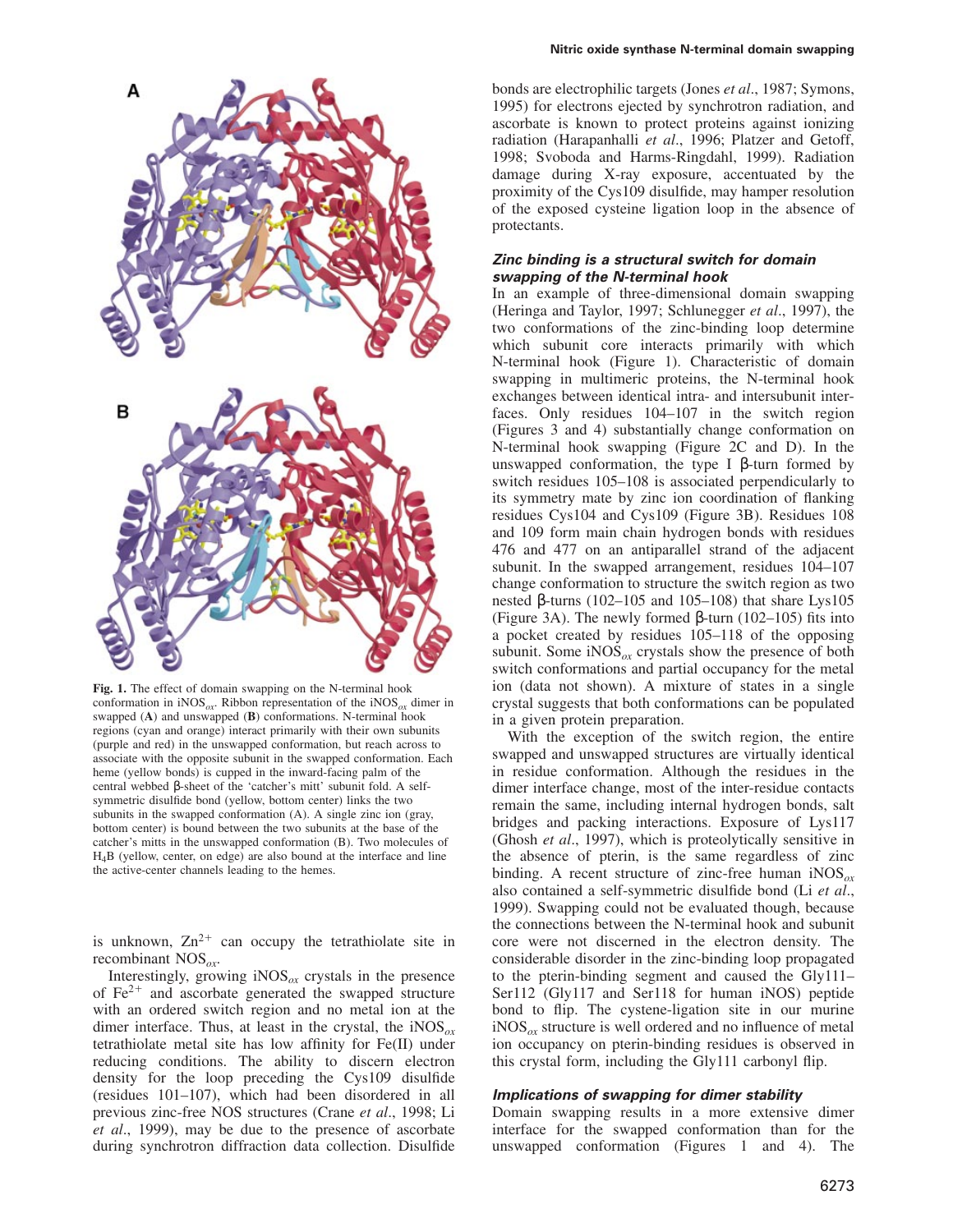

**Fig. 2.** Electron density at the cystene-ligation center and switch point for swapped and unswapped structures. Simulated annealed σA-weighted  $F_{\text{obs}} - F_{\text{calc}}$  omit maps shown for the two structures (2.7 and 2.35 Å resolution for swapped and unswapped, respectively) at the disulfide/zinc center and the swapping switch point. (**A**) A disulfide bond between two symmetry-related Cys109 residues links the two subunits (yellow and white) in the swapped iNOS*ox* structure (electron density contours: purple at 2σ, red at 4σ). (**B**) The Cys109 disulfide is replaced by a tetrathiolate zinc center in unswapped iNOS*ox* (contours: purple at 3σ, red at 6σ, cyan at 11σ). (**C** and **D**) The switch point for domain swapping of the N-terminal hook. Omit electron density indicates two distinctly different conformations for residues 104–107 in the swapped [(C) 2.0σ purple contours, 4.0σ red contours] and unswapped [(D) 2.2σ purple contours, 5.0σ red contours] iNOS*ox* structures. The swapped conformation (yellow bonds) and unswapped conformation (white bonds) are shown superimposed on both electron density maps.

N-terminal hook buries approximately three times more surface area per subunit in the swapped (532.0 Å) compared with the unswapped state (184.0 Å). In both conformations, the N-terminal hook and the C-terminal end of the subunit form interactions between  $\beta$ 1' and residues 471–479, which include  $β12a$ , and between  $β2'$ and residues 445–450, which include the C-terminal end of α9 (Figure 4). The side chain of Asn83 hydrogen bonds to Gln472, that of Trp84 to Glu473, and that of Asp92 to both Tyr445 and Tyr477. Interactions of the N-terminal hook with the N-terminal pterin binding segment are dominated by a packing interaction between Trp84 and Met114, and hydrogen bonds from Glu473 that bridge

residues on the pterin-binding segment to β20. With the exception of the Trp84–Met114 contact, these interactions are intermolecular in the swapped conformation, whereas they occur within a subunit in the unswapped conformation.

Mutations that destabilize the iNOS dimer, reduce activity, and affect pterin and substrate binding, disrupt interactions across the dimer interface only in the swapped configuration (Table II; Ghosh *et al*., 1999). Ghosh *et al*. (1999) report two classes of mutations in the N-terminal hook region that adversely affect NOS function: (i) incorrigible mutations (N83A, D92A and H95A) whose negative effects are extreme and permanent; and (ii)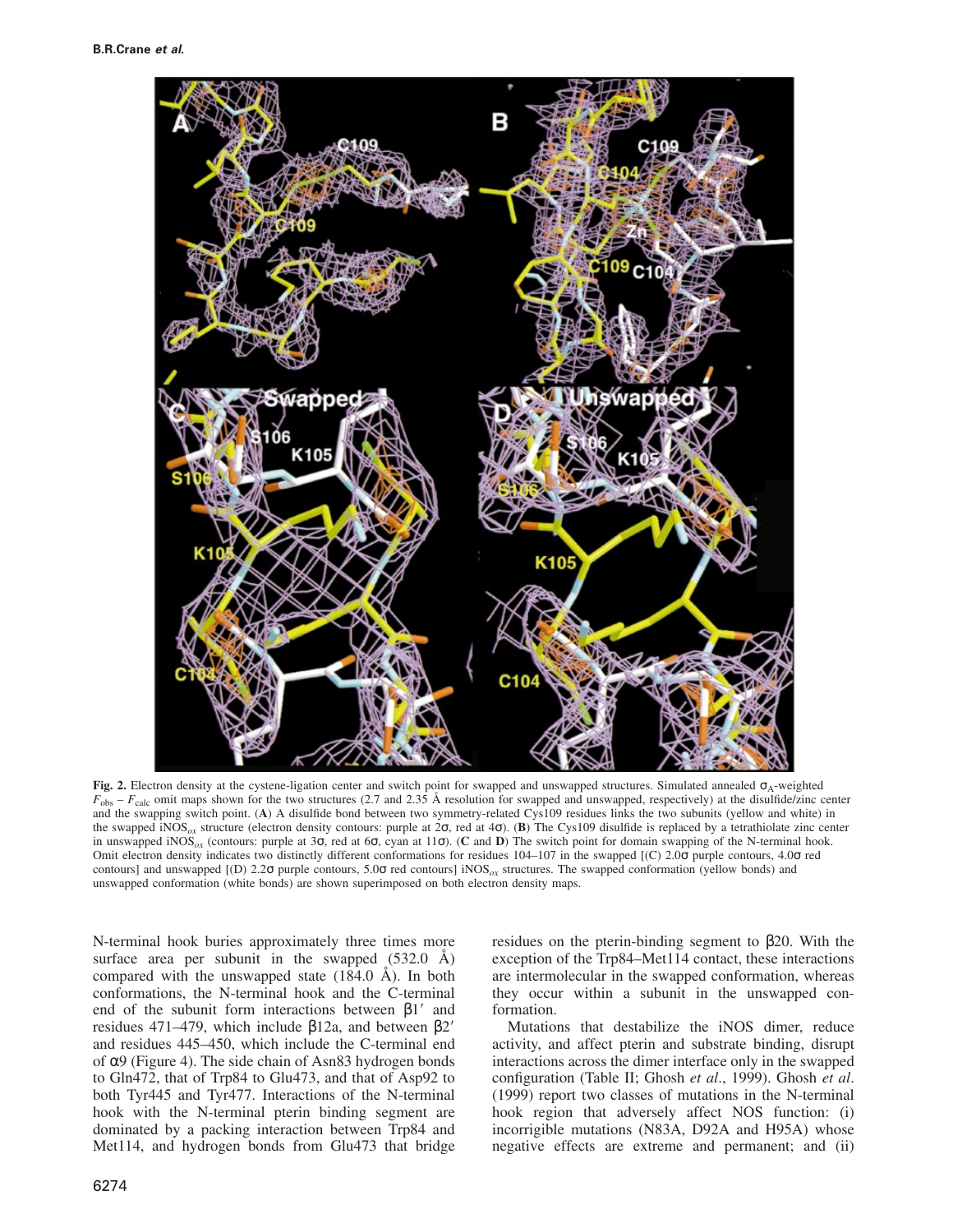

**Fig. 3.** Differences in the switch region upon binding zinc and swapping the N-terminal hooks. (**A**) Stereoview of the cysteine ligation loop (Figure 4) showing the disulfide bond between symmetry-related Cys109 residues that connects the two subunits of the dimer (yellow or white bonds) in the swapped structure. The Cys109 thiolate also hydrogen bonds with the Gly111 peptide nitrogen (green dashes) but the Cys104 thiolate is flipped away from the interface and exposed to solvent. (**B**) Stereoview of the same region as in (A), with  $\bar{Z}n^{2+}$  (cyan, bottom center) ligated by Cys104 and Cys109 from each subunit of the unswapped dimer. Two β-turns (residues 105–108) of the two subunits stack perpendicularly at the dimer interface. A conformational change for residues 104–106 switches the connection to the N-terminal hooks relative to (A). The peptide nitrogens of Gly111 and Leu110 hydrogen bond to the thiolates of Cys109 and Cys104, respectively. There is an intersubunit hydrogen bond between the main chain atoms of Phe102 and Ser106.

reformable mutations (K82A and T93A) whose negative effects can be rescued by high levels of  $H_4B$ . Mutations of conserved N-terminal hook residues that do not make contacts with the C-terminal end of the  $iNOS_{\alpha}$  subunit have little effect (R80A and K97A). The relatively conservative mutations of D92A and N83A are incorrigible in that they completely abolish dimerization and activity in iNOS*ox*. Significantly, these residues involve interactions between  $β2'$  and the C-terminal end of α9 that contribute to the dimer interface only in the swapped conformation. Other mutations that destabilize the  $iNOS_{ox}$  dimer also involve residues that hydrogen bond and/or provide contacts across the dimer interface primarily in the swapped structure (K82A, T93A, Table II). Furthermore, mutation of Trp84, which contributes to the dimer interface in the unswapped state, has minor if any destabilizing effects on the solution dimers (Table II). Although incorrigible mutation H95A would remove similar side chain surface area in either the swapped or unswapped interfaces, it also disrupts hydrogen bonding interactions internal to the N-terminal hook and may thereby destabilize its conformation in both the swapped and unswapped states.

## **Implications of the zinc site for protein–protein interactions**

Given their large size, there may be multiple sites of association between NOS*ox* (~60 kDa) and NOS*red* (~70 kDa). A precise understanding of NOS domain interactions will require analysis of a full-length NOS structure. Nevertheless, residue conservation and electrostatic potential can be useful markers for identifying surface regions of  $NOS_{ox}$  important for interactions with other domains or molecules (Honig and Nicholls, 1995; Mol *et al*., 1998). Using these criteria we have identified three positions on  $iNOS_{ox}$  that may participate in protein– protein interactions. We previously suggested (Crane *et al*., 1998) that the surface on the back side of the heme could be a position for NOS*red* interactions because of high residue conservation among NOS isozymes, exposure of the heme edge, and shape complementarity between iNOS*ox* and a model of iNOS*red* based on the structure of P-450 reductase. The surface surrounding the zinc site has also been suggested as a possible interaction region for the NOS reductase domain based on the ability of zinc sites to mediate protein–protein interactions in other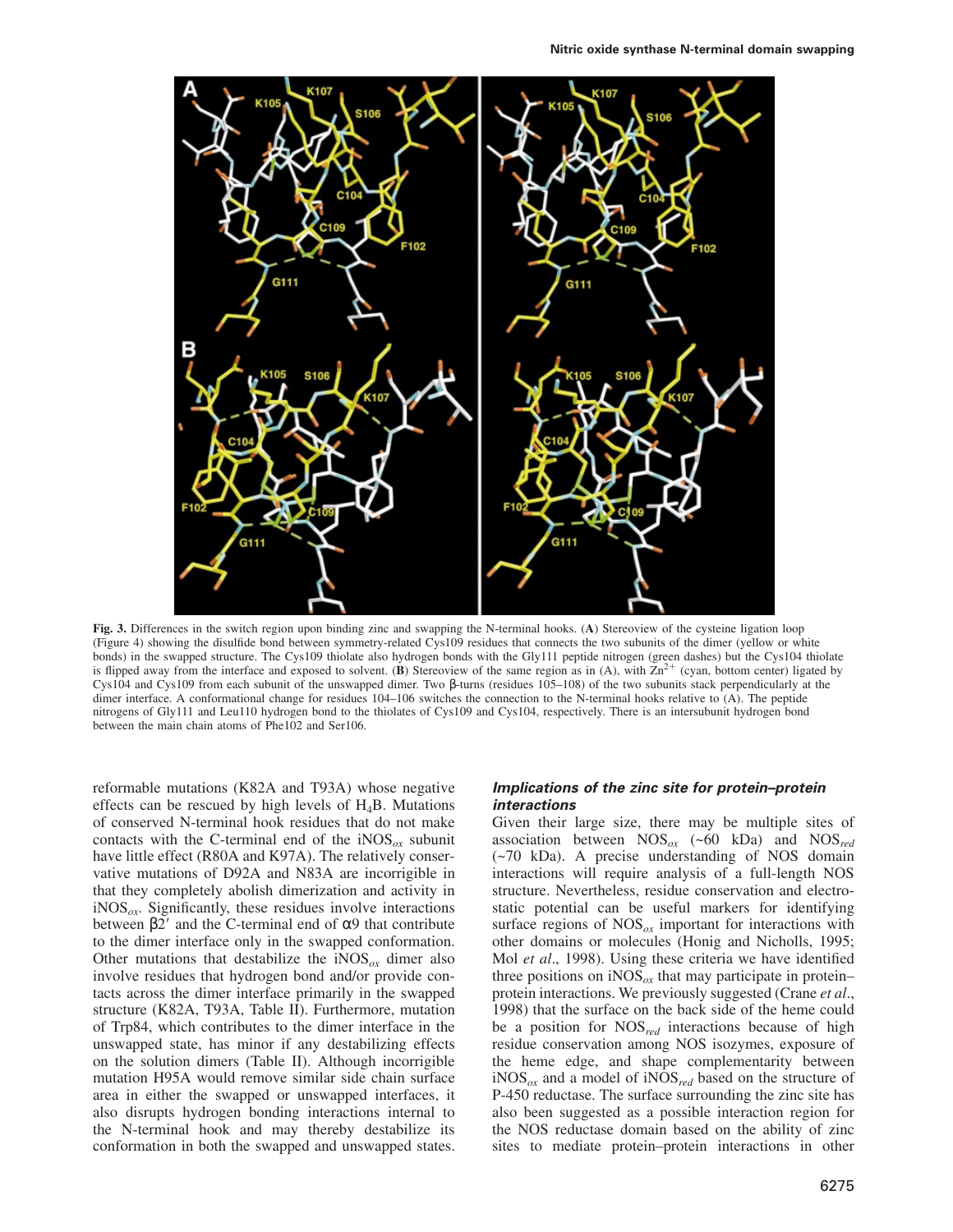systems and the electrostatic complementarity between the eNOS and cytochrome P-450 reductase (Raman *et al*., 1998). Calculation of an electrostatic surface for iNOS*ox* with an intact zinc site reveals that the positive electrostatic potential surface previously visualized on eNOS is absent on murine iNOS*ox* (Figure 5B, Region 2). In fact, the surface surrounding the aforementioned exposed heme edge (Figure 5A, Region 1) is more positively charged than the surface surrounding the zinc. Similarly, residue conservation between isozymes is also more pronounced on the surface surrounding the exposed heme edge than on the surface surrounding the zinc site (Figure 5C and D). Thus, electrostatic potential and residue conservation at the molecular surface suggest that Region 1 is more likely than Region 2 to interact with NOS*red*. Additionally, we note that a large pocket extending from Region 1 and



**Fig. 4.** Residue function, secondary structure and contributions to the dimer interface mapped onto the iNOS sequence. The murine iNOS*ox* sequence (DDBJ/EMBL/GenBank accession No. M84373) is color coded to highlight zinc ligands Cys104 and Cys109 and proximal heme ligand Cys194 (yellow boxed), L-Arg-binding residues (cyan letters),  $H_4B$ -binding residues (red letters) and residues that form the active-center channel leading to the heme (cyan boxed). Dimer interface residues that contribute at least 5 Å of buried surface area in the unswapped state are shown with green background, whereas those additional residues that contribute to the dimer interface in the swapped state are underlined in green. Above, black arrows show β-strands, white boxes show α-helices. Below, solid diamonds mark every tenth position, from 86 to 496. Key sequence stretches involved in forming the dimer interface and cofactor binding sites are outlined in large boxes and denoted N-terminal hook, switch region (zinc loop), N-terminal pterin-binding, helical T and helical lariat. Definitions of the N-terminal hook and pterin-binding segment differ slightly from Crane *et al*. (1998) due to resolution of the switch region in the new structures. Single-letter abbreviations for the amino acid residues are as follows: A, Ala; C, Cys; D, Asp; E, Glu; F, Phe; G, Gly; H, His; I, Ile; K, Lys; L, Leu; M, Met; N, Asn; P, Pro; Q, Gln; R, Arg; S, Ser; T, Thr; V, Val; W, Trp; Y, Tyr.

| <b>Table II.</b> Structure–function relationships for N-terminal hook residues |                              |                                              |                               |                   |                  |      |                         |                |  |  |  |
|--------------------------------------------------------------------------------|------------------------------|----------------------------------------------|-------------------------------|-------------------|------------------|------|-------------------------|----------------|--|--|--|
| Residue                                                                        | Interactions with C-terminus |                                              | Buried surface area $(\AA^2)$ |                   |                  |      | Phenotype of Ala mutant |                |  |  |  |
|                                                                                | Main chain                   | Side chain                                   | Main chain                    |                   | Side chain       |      | Dimerization            | Dimer activity |  |  |  |
|                                                                                |                              |                                              | sw <sup>b</sup>               | unsw <sup>c</sup> | <b>SW</b>        | unsw |                         |                |  |  |  |
| <b>R80</b>                                                                     | none                         | none                                         | 0.0                           | 0.0               | 0.0              | 0.0  | normal                  | normal         |  |  |  |
| K82                                                                            | N to E473 OE1<br>O to E473 N | none                                         | 21.3                          | 0.0               | 4.8 <sup>a</sup> | 0.0  | requires excess pterin  | normal         |  |  |  |
| N83                                                                            | none                         | ND2 to Q472 OE1                              | 11.0                          | 0.0               | 40.1             | 0.0  | mostly monomer          | 10% wild type  |  |  |  |
| W84                                                                            | N to H4710                   | NE1 to E473 OE2                              | 7.2                           | 9.9               | 25.2             | 58.4 | normal                  | normal         |  |  |  |
| D92                                                                            | none                         | OD1 to Y477 OH<br>OD2 to Y445 OH and Y447 OH | 13.8                          | 0.0               | 38.6             | 0.0  | monomer                 | none           |  |  |  |
| T93                                                                            | N to G449 $O$                | none                                         | 6.2                           | 0.0.              | 9.8 <sup>a</sup> | 0.0  | requires excess pterin  | normal         |  |  |  |
| H95                                                                            | none                         | none                                         | 13.9                          | 5.4               | 18.1             | 20.9 | monomer                 | none           |  |  |  |
| K97                                                                            | none                         | none                                         | 8.1                           | 0.0               | 5.7 <sup>a</sup> | 0.0  | normal                  | normal         |  |  |  |
| C <sub>109</sub>                                                               | O to $N476$ N                | Zn ligand or disulfide                       | 18.1                          | 21.1              | 27.1             | 38.4 | requires excess pterin  | normal         |  |  |  |

 $\frac{a}{\beta}$  S0% of side chain surface area buried in the dimer interface involves C<sub>β</sub>. Thus, these interactions are conserved on mutation to Ala. bSwapped structure.

<sup>c</sup>Unswapped structure.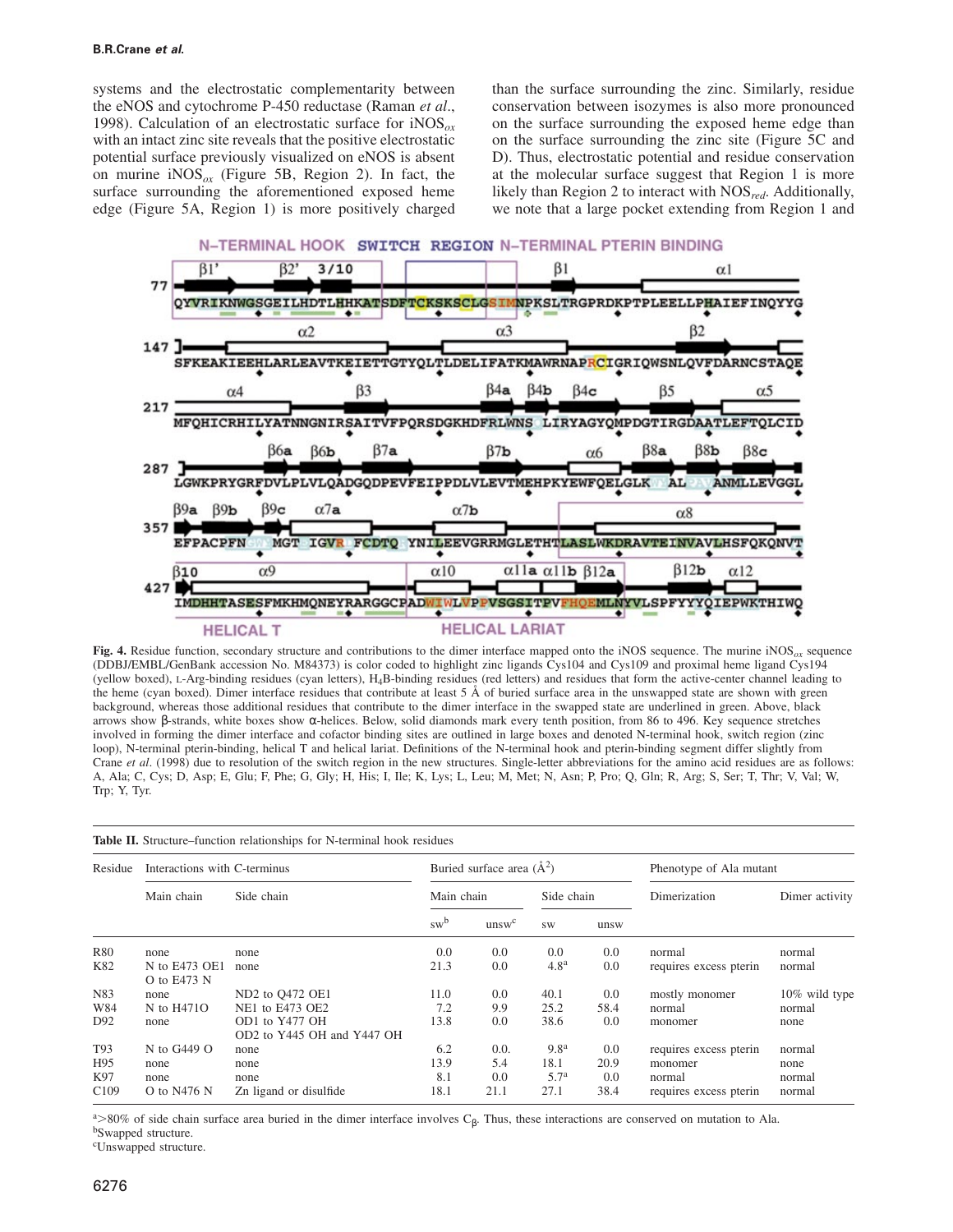formed by α1, α3, α9 and the loop separating β12a and β12b has a high degree of positive character and conservation (Figure 5, Region 3). NOS*red* binding at this location could place the electron-donating FMN below the proximal side of the heme and adjacent to the loop that contains the heme-ligating thiolate of Cys194.

Significantly, swapping of the N-terminal hooks and zinc binding change the molecular surface in the switch region. For example, comparing the metal-bound with the metal-free structure, Thr103 and Lys105 more than double their exposed surface area, whereas the Cys104 side chain becomes almost completely buried. Thus, interactions of NOS*ox* with other NOS domains or different proteins near the metal site could be regulated by metal ion incorporation.

## **Discussion**

In proteins, tetrahedral zinc ions with thiolate ligands often stabilize structure and sometimes participate in catalysis (Berg and Shi, 1996). The ligand complement for these sites (see the Metalloprotein Database and Browser, http://metallo.scripps.edu) is usually  $Zn^{2+}$ (His)<sub>2</sub>(Cys<sup>-</sup>)<sub>2</sub>,  $\text{Zn}^2$ <sup>+</sup>(His)<sub>1</sub>(Cys<sup>-</sup>)<sub>3</sub> or  $\text{Zn}^2$ <sup>+</sup>(Cys<sup>-</sup>)<sub>4</sub>, with stability of the center decreasing with increasing negative charge. Thus, the net negative charge of the NOS zinc site creates the least stable of the known tetrahedral zinc centers.  $\text{Zn}^{2+}(\text{Cys}^-)_4$  sites involved in stabilization of structure and interfaces are widespread in proteins that include zinc fingers (Berg and Shi, 1996; Green *et al*., 1998), cytochrome oxidase (Tsukihara *et al*., 1996), alcohol dehydrogenase (Eklund *et al*., 1976), aspartate transcarbamylase (Lipscomb, 1994) and guanine nucleotide exchange proteins (Burton *et al*., 1997). Catalytic roles of tetrathiolate-ligated zinc are known only for the Ada and related DNA repair enzymes (Demple *et al*., 1985). Ada exploits the nucleophilic properties of a displaced thiolate from the  $\text{Zn}^{2+}(\text{Cys})_4$  cluster to react with electrophilic moieties in alkylated DNA (Samson, 1992; Wilker and Lippard, 1995). Because the NOS zinc site is distant from the catalytic center, the zinc is unlikely to participate directly in NO synthesis, although formation of the zinc site will stabilize the unswapped dimer relative to free thiols. Protein stabilization from the zinc cluster will come not only from the covalent bonds to the zinc itself, but also from the surface area buried in the switch region. Cys104 and Cys109 must be important to NOS enzyme function given their high degree of conservation among isozymes from various species (Raman *et al*., 1998; Ghosh *et al*., 1999). However, because bound zinc has currently



**Fig. 5.** Potential interaction surfaces of iNOS*ox*. (**A** and **B**) Electrostatic potential mapped onto the solvent-accessible molecular surface of the unswapped zinc-bound iNOS<sub>ox</sub> dimer. In the left orientation (A) (matching Figure 1), surface surrounding the exposed heme edge (Region 1) is surrounded by significant positive (blue) electrostatic potential (contoured at  $3 kT/q$ ; k = Boltzmann constant, T = temperature, q = 1 point charge), whereas the region surrounding the zinc site [(B), Region 2] (right view, rotated 90° about a horizontal axis) is neutral or negative (red). A pocket adjoining Region 1 and near the heme-ligating thiolate also has significant positive potential and residue conservation (Region 3). (**C** and **D**) Solvent-accessible surface of the iNOS<sub> $ox$ </sub> dimer (one subunit red, the other subunit blue) color coded by residue conservation (paler to more saturated represents less conserved to more conserved), based on a group of NOS oxygenase domain sequences representative of known species and isozymes. Conservation of surface residues is most pronounced around the exposed heme edge (Region 1) and in a region proximal to the heme thiolate (Region 3), and is low around the zinc site (Region 2).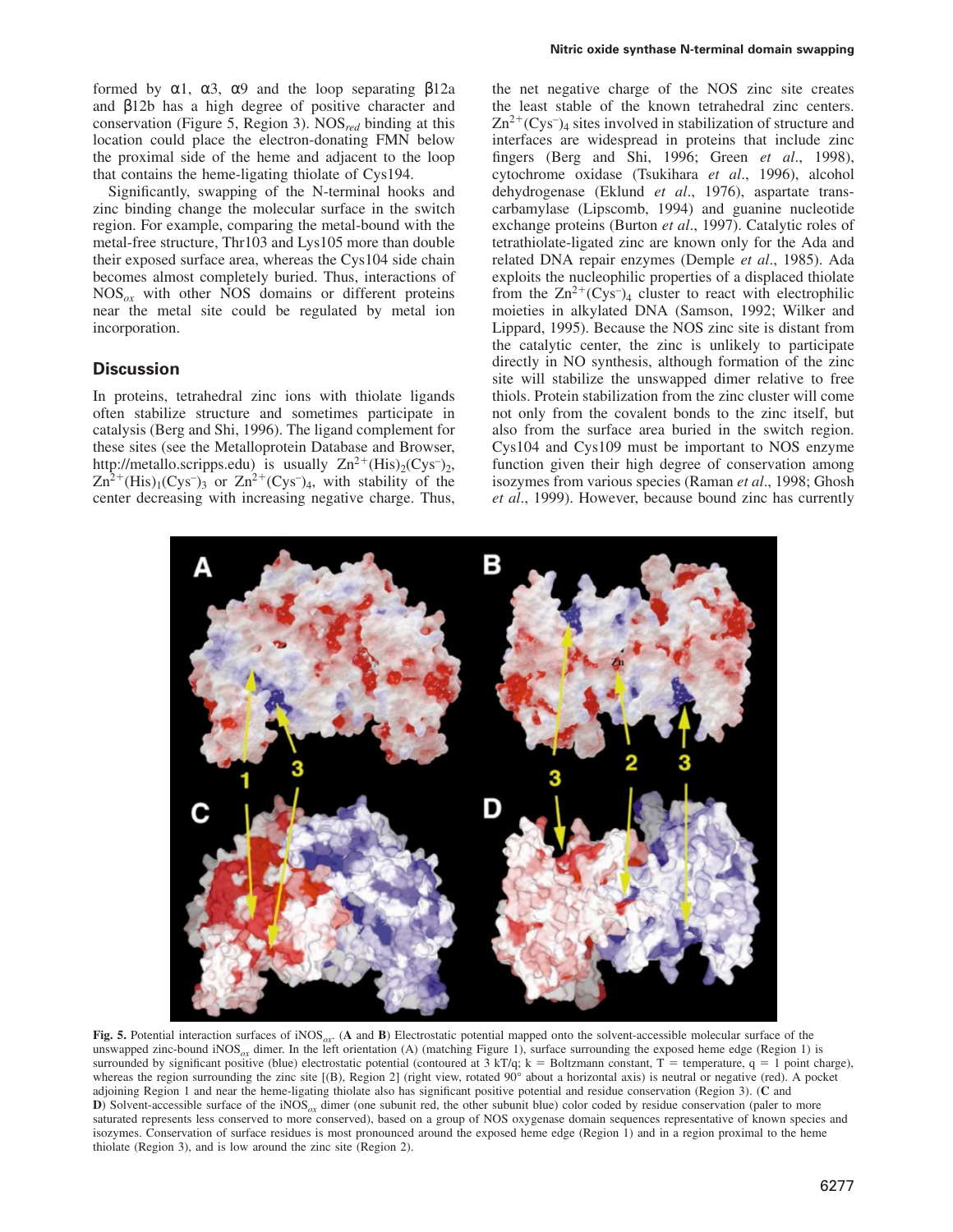only been characterized from NOS protein expressed in heterologous systems, alternate or additional roles for these cysteines in mammalian cells are possible. Isozymes of alcohol dehydrogenase isolated from liver can differ from each other by variable disulfide bond formation involving cysteines that can also ligate a non-catalytic zinc ion (Jörnvall, 1973; Eklund et al., 1976). In fact, stoichiometries of zinc content vary among different alcohol dehydrogenases, despite high conservation of ligands for both the catalytic and structural zinc sites (Clark-Baldwin *et al*., 1998). Moreover, zinc release from *Escherichia coli* threonine dehydrogenase has been correlated with cysteine oxidation to cystine (Clark-Baldwin *et al*., 1998). Recent studies on metallothionein indicate that disulfide bond formation from metal-chelating thiolates may be a general mechanism for proteins to release and transfer zinc ions in cells (Jacob *et al*., 1998; Jiang *et al*., 1998; Maret and Vallee, 1998). Interestingly, the sequence motif surrounding the NOS zinc site (TCKSKSCLG, underlined letters denote the zinc ligands) is also conserved in the extracellular domain of the insulin receptor (TCCSQDCLG, *Drosophila*), where it forms two disulfide bonds that associate perpendicular loops of polypeptide in a way that resembles the structure surrounding the NOS zinc site (Garrett *et al*., 1998). Thus, the ability of Cys109 in iNOS to form either a tetrahedral zinc site or a disulfide may have significance in mammalian cells and at the very least warrants further investigation.

A swapped configuration of the N-terminal hook is the most compelling interpretation of the mutagenesis experiments presented in Ghosh *et al*. (1999). Mutations of N-terminal hook residues that form intersubunit contacts only in the swapped conformation (Asn83, Asp92 and His95) produce the most drastic reductions in dimer stability, whereas mutations of residues that make large intersubunit contacts in the unswapped structure (Trp84) have marginal effects on dimer stability (Table II). Even mutations that are likely to act only to destabilize the N-terminal hook main chain (K82A and D93A) can still disrupt the dimer (Ghosh *et al*., 1999). Similar results (Iwasaki *et al*., 1999) have been found for the equivalent neuronal (n)NOS residues Asp314 (iNOS Asp92) and Thr315 (iNOS Thr93). Destabilization of the N-terminal hook against its own subunit could explain these mutational effects in the unswapped structure if the local structural perturbations were to propagate to regions involved in the dimer interface, such as the helical lariat or N-terminal pterin-binding segment (Figure 4). However, the extreme sensitivity of the iNOS $_{ox}$  dimer to relatively minor changes in the N-terminal hook strongly suggests that this region has a direct role in the dimer interface.

Heterodimer experiments with full-length iNOS G450A and N-terminally mutated iNOS*ox* also indicate that a functional dimer can only form when a functional N-terminal hook from one subunit interacts with a functional C-terminus of the opposite subunit (Ghosh *et al*., 1999). Two G450A full-length proteins can not dimerize and neither can two N-terminally truncated or mutated iNOS*ox* domains (e.g. ∆114, D92A, N83A). In the heterodimer, at least one of the two interfaces formed between the G450A region and the N-terminal hook must be robust for function. Furthermore, only the iNOS*ox* domain of the heterodimer is active because NOS transfers electrons

from the reductase domain of one subunit to the oxygenase domain of the other (Siddhanta *et al*., 1998). The rescue of otherwise inactive N-terminally mutated iNOS*ox* domains by full-length G450A indicates that the intact N-terminus from the full-length subunit must promote a functional dimeric association by interacting with the native C-terminus of the  $iNOS_{\alpha x}$  domain. If instead the primary N-terminal hook interactions in these experiments were unswapped there would be no stable interface between full-length iNOS and its own N-terminal hook because of the G450A mutation, and no stable interface between the  $iNOS_{ox}$  domain and its own N-terminal hook because of the iNOS*ox* N-terminal hook mutation. Therefore, heterodimer experiments strongly support significant N-terminal swapping in solution, and together with the structural data prompt hypotheses regarding domain swapping in the regulation of NOS assembly and activity.

Zinc-controlled domain swapping of the N-terminal hook may play an important role in iNOS stability and regulation. Absence of the metal ion results in a domainswapped dimer with an increased dimer interface, an intersubunit disulfide link, and an altered molecular surface in the switch region. NOS is another example where metal ions may mediate switching of three-dimensional domain swapping (Schlunegger *et al*., 1997). Stability lost from removal of the zinc site may be compensated for by swapping. Domain swapping of an N-terminal segment in *Pseudomonas aeruginosa* nitrite reductase increases the stability of the dimer relative to its homologue from *Thiosphaera pantotropha*, whose N-terminus is not domain swapped (Nurizzo *et al*., 1997). Interestingly, the structure of the swapped iNOS*ox* N-terminal hook is similar to that of a C-terminal 'β-finger' in the nNOS PDZ domain that is responsible for complexing nNOS with syntrophin (Hillier *et al*., 1999). Both structural units are β-hairpins that reach over to make similar interactions with an antiparallel β-strand of another protein. Thus, swapping an N-terminal β-hairpin may be a general mechanism for mediating reversible protein–protein interactions.

N-terminal hook swapping and zinc binding are not likely to affect NOS<sub>*ox*</sub> catalytic activity beyond influencing dimer stability and molecular surface properties surrounding the switch point. In the swapped and unswapped dimers, the vast majority of the atomic positions are identical. The only exceptions are the zincbinding ligands and the limited switch region, which are remote from the active center. NOS has been shown to bind non-heme  $Fe<sup>2+</sup>$  in a manner that enhances catalysis (Perry and Marletta, 1998). This is difficult to reconcile with existing active site structures. Iron could possibly be reconstituted in the tetrathiolate metal center, although its enhancement of activity would be more likely to reflect enhanced stability than direct participation in catalysis. We have had no success reconsituting Fe(II) into the tetrathiolate site of iNOS*ox*. Changes in surface properties in the switch region may affect interactions between domains of full-length iNOS and/or interactions of NOS with other proteins. A possible role for zinc ions mediating allosteric interactions between NOS subunits is not unprecedented. For example, in aspartate transcarbamylate, a tetrahedral zinc structures the region of the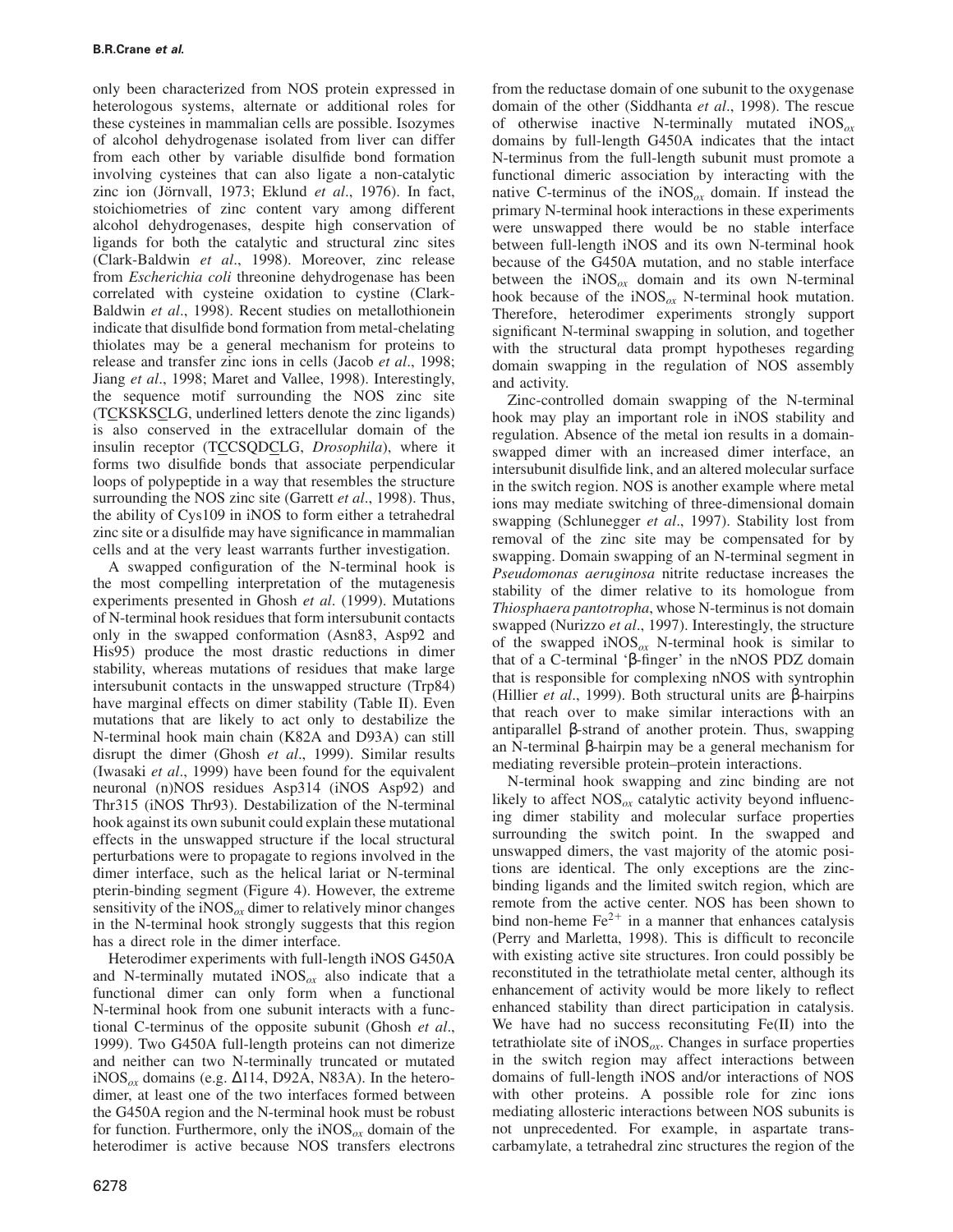ATCase regulatory subunit that contacts the catalytic subunit (Lipscomb, 1994).

Electrostatic complementarity of NOS*ox* with NOS*red* and conservation of surface features among isozymes suggest that the region surrounding the exposed heme edge (Figure 5, Region 1) and/or the adjoining surface proximal to the heme (Figure 5, Region 3) are better candidates for reductase domain interactions than the region surrounding the zinc site (Figure 5, Region 2). We would expect conserved residues to be involved in the interactions between NOS domains because chimeras composed of oxygenase and reductase domains from different isozymes retain function (Ortiz de Montellano *et al*., 1998). Such sequence conservation is absent at the region surrounding the zinc site. Recently, a structure of cytochrome P-450 BM3 heme domain complexed with the FMN binding subdomain of its reductase revealed that the FMN domain interacts with the heme domain at a position proximal to the heme, near the loop containing the heme-ligating thiolate (Sevrioukova *et al*., 1999). Although the heme domains of P-450 and NOS are not homologous, the loops containing their heme ligands have similar structure (Crane *et al*., 1997) and their reductase domains are homologous. Thus, the similar relationship of Region 3 to the NOS heme compared with the relationship of the FMN domain to the BM3 heme may suggest a similar mode of reductase interaction.

The NOS tetrahedral metal center is unlikely to participate directly in electron transfer (ET) between the reductase domain and the catalytic center. Mutations of Cys104 or Cys109 in all three isozymes affect pterin or substrate binding to varying degrees, but saturating conditions of these ligands restore normal catalytic activity (and therefore ET from the reductase domain) (Chen *et al*., 1995; Ghosh *et al*., 1997; Martasek *et al*., 1998). Assuming that both catalytic centers function independently in the NOS dimer, specific ET from NOS*red* to the adjacent NOS*ox* subunit (Siddhanta *et al*., 1998) via a metal site symmetrically positioned relative to both NOS*ox* active centers is very unlikely.

Facile ET from a position adjacent to the exposed heme edge or proximal thiolate ligand could be necessary at a key point in catalysis. Considering a pathways model of electronic coupling (Beratan *et al*., 1991), activationless ET from a surface near the zinc site would be ~6 orders of magnitude slower than ET from the surface surrounding the exposed heme edge. An analysis of tunneling pathways from the tetrahedral metal center to the heme reveals a number of approximately equal routes that make use of the heme carboxylates, but do not necessarily include the pterin. Even though the reorganization energy for NOS*ox* heme reduction by  $NOS_{red}$  (likely to be  $>800$ mV; Capeillereblandin, 1995; Mines *et al*., 1996) is probably much higher than the driving force (likely to be  $\leq 50$  mV; Vermilion *et al*., 1981; Presta *et al*., 1998; Witteveen *et al*., 1998), the average rates (1–4 s–1; Abu-Soud *et al*., 1994; Presta *et al*., 1997; Witteveen *et al*., 1998) are slow enough for ET over a considerable distance (Gray and Winkler, 1996). In the structure of P-450 BM3 oxygenase complexed with its FMN domain (Sevrioukova *et al*., 1999) 18 Å separate the FMN and heme. However, the orientation of the FMN domain relative to the heme domain in the BM3 complex (heme plus FMN domains)

is incompatible with the orientation of the FMN domain relative to the FAD domain in the structure of the intact reductase (FMN plus FAD domains; Wang *et al*., 1997). Thus, the average rates of ET between reductase and oxygenase may be limited by substantial conformational changes in these systems.

In conclusion, three-dimensional domain swapping of the iNOS<sub> $\alpha$ x</sub> N-terminal hook has been defined as a biophysical phenomenon. Swapping has been characterized crystallographically and strongly implicated by both mutagenesis and heterodimer experiments. The swapping switch point occurs at the NOS*ox* dimer interface within a site that can form a tetrahedral zinc center with two conserved cysteine residues from each subunit. Taken together, our results suggest that it is unlikely that the NOS mononuclear metal site participates directly in catalysis or ET. However, the correlation of metal ion release with swapping and the ability of Cys109 to switch between zinc coordination and intermolecular disulfide formation may have implications for the regulation of NOS via alteration of dimeric stability and molecular surface properties. Reactive oxygen species and NO produced during the oxidative burst of activated macrophages alter the cellular redox environment and react specifically with thiol-ligated metal centers (Demple, 1996; Lipinski and Drapier, 1997; Piedrafita and Liew, 1998; Wink and Mitchell, 1998). In fact, NO production has been correlated with zinc release from metalloproteins (Berendji *et al*., 1997; Kroncke and Kolb-Bachofen, 1999). Thus, disulfide formation could stabilize the iNOS dimer under conditions of oxidative stress during macrophage activation. Mammalian iNOS with substoichiometric zinc *in vivo* would support a role for domain swapping in the regulation of iNOS biological activity.

## **Materials and methods**

#### **Protein purification and crystallization**

Murine iNOS<sub>*ox*</sub> Δ65 (residues 66–498) with a fused C-terminal His<sub>6</sub> tag was overexpressed in *Escherichia coli* and purified in the absence of pterin or substrate by using Ni–chelate chromatography as described previously (Ghosh *et al*., 1997). Hexagonal iNOS*ox* ∆65 crystals of space group  $P6_122$  [cell dimensions  $213.0 \times 213.0 \times 114.2$  Å, two molecules/ asymmetric unit, Matthews coefficient ( $V<sub>m</sub>$ ) = 4.0, solvent content = 70%] were grown overnight at 4°C by vapor diffusion from protein that had been complexed with freshly dissolved H4B. Drops contained an equal volume mixture of 17 mg/ml iNOS*ox* ∆65 in 40 mM *N-*(2 hydroxyethyl)piperazine- $N'$ -(3-propane sulfonic acid) (HEPPS) pH 7.6, 10% glycerol, 1 mM dithiothreitol and 2–4 mM H4B, and the reservoir was comprised of 50 mM 2-(*N-*morpholino)ethanesulfonic acid (MES) pH 5.5–6.5, 50 mM β-octyl-glucoside and  $18-21\%$  Li<sub>2</sub>SO<sub>4</sub> or (NH<sub>4</sub>)<sub>2</sub>SO<sub>4</sub>. Crystals were grown in the presence of 4 mM *S*-ethyl-thiourea, or 4 mM Fe(II)Cl<sub>2</sub> and 4 mM L-ascorbate for determination of the 'unswapped' and 'swapped' structures, respectively (Table I).

#### **X-ray absorption spectroscopy**

X-ray absorption spectra were recorded on single iNOS*ox* crystals at the Advanced Light Source in the Lawrence Berkeley Laboratory.

#### **Structure determination and refinement**

The crystals for both structures that were derived were isomorphous with previously determined iNOS<sub>ox</sub> structures. Diffraction data were collected with synchrotron radiation from the Stanford Synchrotron Radiation Laboratory at 100 K. The data sets were reduced with DENZO (Otwinowski, 1993) and scaled with SCALEPACK (Otwinowski, 1993). XFIT (McRee, 1992, 1999) was used for model building and structural analysis, while all refinement of crystallographic models was carried out with X-PLOR (Brünger et al., 1987). For the structure determination, a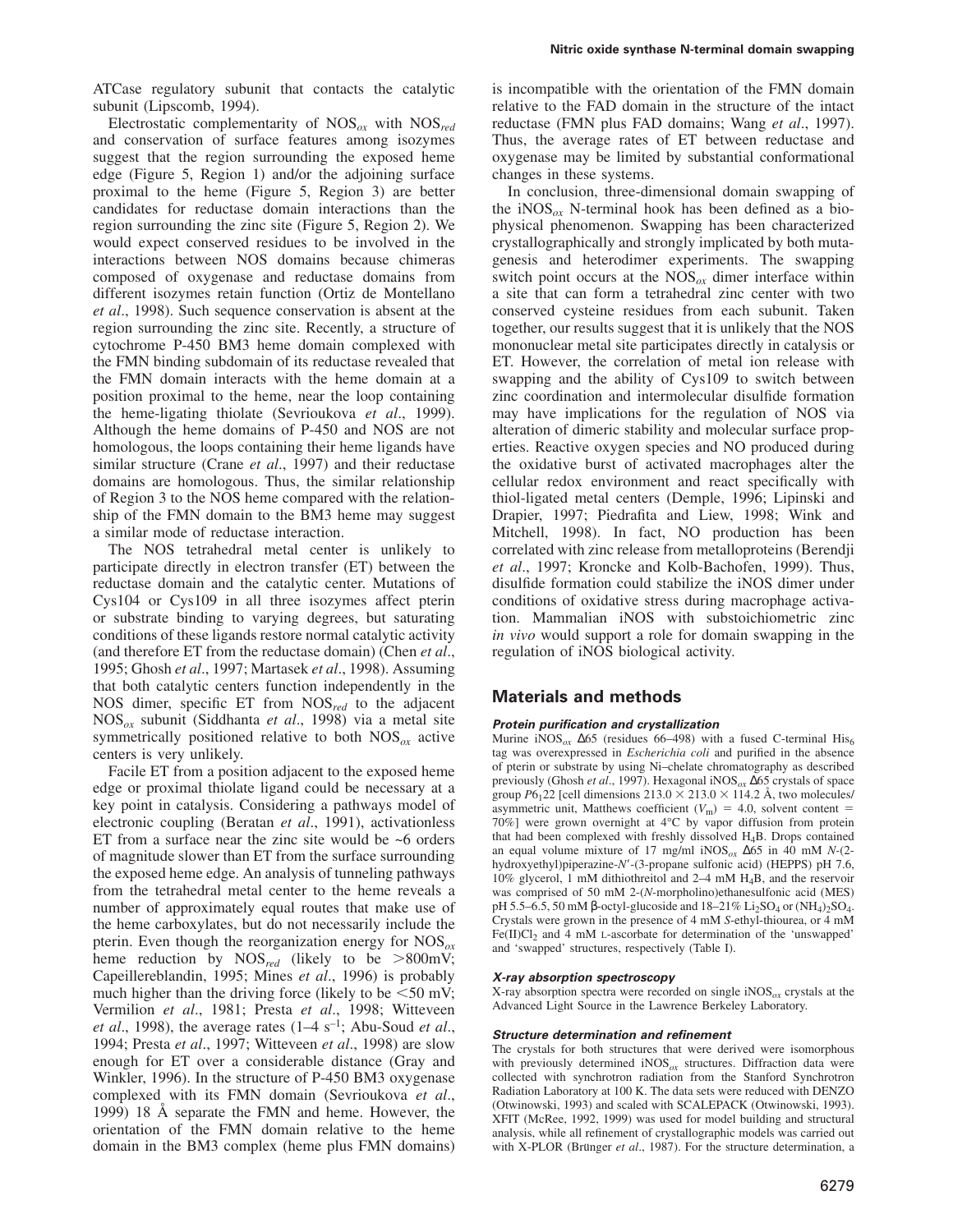previously refined model of iNOS*ox* ∆65 to 2.6 Å resolution (Crane *et al*., 1998), with pterin, ligands and water molecule cofactors removed, was used for initial bulk solvent and overall anisotropic temperature factor corrections. The structures were then refined by positional refinement in X-PLOR against the new diffraction data, first to 3.2 Å and then to 2.6 Å. In all data sets the same 5% of the reflections were set aside for *R*<sub>free</sub> calculation. The loops and areas surrounding the zinc site were rebuilt to  $F_{obs} - F_{calc}$  omit electron density maps, whereas the rest of the molecule, which changed little in conformation, was surveyed and adjusted with standard  $F_{\text{obs}} - F_{\text{calc}}$  and  $2F_{\text{obs}} - F_{\text{calc}}$  maps. Ligands were modeled into the resulting difference peaks on the distal side of the heme, and water molecules were added gradually over cycles of positional conjugate gradient refinement followed by *B*-factor refinement. Noncrystallographic symmetry restraints were maintained on 70% of the backbone atoms in the two non-identical subunits. Water molecules were placed only in difference peaks  $>3\sigma$  that were 2.2–3.5 Å from appropriate protein hydrogen bonding partners. Simulated annealing omit maps calculated at the switch position for both the zinc-bound and disulfidelinked structures confirmed the swapping of the N-terminal hooks. In addition,  $F_0 - F_c$  difference maps calculated from each data set refined against both models, either swapped or unswapped, indicated conformational change at the switch point in the two crystals.

#### **Electrostatic potential calculations**

Electrostatic potentials were calculated with the Poisson–Boltzmann equation as implemented in Delphi (Gilson *et al*., 1985) (internal dielectric constant = 4.0, external dielectric = 80.0, ionic strength = 0.15 M, grid space = 1.4 Å). Partial charges were defined for the protein atoms by AMBER (Weiner and Kollman, 1981) and for the metal site by density functional methods (Mouesca *et al*., 1994). To avoid discontinuities at the protein–solvent boundary the potential was sampled 2.8 Å (twice the grid spacing) from the solvent-accessible surface [calculated with MS (Connolly, 1983), 1.4 Å probe radius] and then mapped back onto the surface.

#### **Analysis of surface properties**

Molecular surfaces were calculated with MS (Connolly, 1983) using a 1.4 Å probe radius. Residue conservation among NOS isozymes from known representative sequences was fit to a continuous function, mapped onto the solvent-accessible molecular surface of  $iNOS_{ox}$  and expressed as degree of color saturation (Mol *et al*., 1998).

## **Acknowledgements**

We thank the Advanced Light Source (ALS) and the Stanford Synchrotron Radiation Laboratory (SSRL) for use of data collection facilities, L.Noodleman for help with DFT calculations, A.M.Bilwes for helpful discussions, and S.J.Lloyd for excellent technical assistance. Supported by National Institutes of Health grants HL58883 (E.D.G.) and CA53914 (D.J.S.), fellowship grants from the Helen Hay Whitney Foundation (B.R.C.), La Jolla Interfaces in Science (R.J.R.) and the Skaggs Institute for Research (A.S.A. and B.R.C.).

#### **References**

- Abu-Soud,H.M., Feldman,P.L., Clark,P. and Stuehr,D.J. (1994) Electron transfer in the nitric oxide synthases. *J. Biol. Chem.*, **269**, 32318–32326.
- Beratan,D., Betts,J. and Onuchic,J. (1991) Protein electron-transfer rates set by the bridging secondary and tertiary structure. *Science*, **252**, 1285–1288.
- Berendji,D., Kolb-Bachofen,V., Meyer,K., Grapenthin,O., Weber,H., Wahn,V. and Kroncke,K. (1997) Nitric oxide mediates intracytoplasmic and intranuclear zinc release. *FEBS Lett*., **405**, 37–41.
- Berg,J. and Shi,Y. (1996) The galvanization of biology: a growing appreciation for the roles of zinc. *Science*, **271**, 1081–1085.
- Brünger, A.T., Kuriyan, J. and Karplus, M. (1987) Crystallographic *R* factor refinement by molecular dynamics. *Science*, **235**, 458–460.
- Burton,J., Slepnev,V. and DeCamilli,P. (1997) An evolutionarily conserved domain in a subfamily of rabs is crucial for the interaction with the guanyl nucleotide exchange factor mss4. *J. Biol. Chem.*, **272**, 3663–3668.
- Capeillereblandin,C. (1995) Flavocytochrome-*b* (2) cytochrome *c* interactions—the electron-transfer reaction revisited. *Biochemie*, **77**, 516–530.
- Chen,P., Tsai,A. and Wu,K. (1995) Cysteine-99 of endothelial nitricoxide synthase (NOS-III) is critical for tetrahydrobiopterin-dependent

NOS-III stability and activity. *Biochem. Biophys. Res. Commun.*, **215**, 1119–1129.

- Clark-Baldwin,K., Johnson,A., Chen,Y., Dekker,E. and Penner-Hahn,J. (1998) Structural characterization of the zinc site in *Escherichia coli* L-threonine dehydrogenase using extended X-ray absorption fine structure spectroscopy. *Inorg. Chim. Acta*, **276**, 215–221.
- Connolly,M.L. (1983) Solvent-accessible surfaces of proteins and nucleic acids. *Science*, **221**, 709–713.
- Crane,B.R., Arvai,A.S., Gachhui,R., Wu,C., Ghosh,D.K., Getzoff,E.D., Stuehr,D.J. and Tainer,J.A. (1997) The structure of nitric oxide synthase oxygenase domain and inhibitor complexes. *Science*, **278**, 425–431.
- Crane,B.R., Arvai,A.S., Ghosh,D.K., Wu,C., Getzoff,E.D., Stuehr,D.J. and Tainer,J.A. (1998) Structure of nitric oxide synthase oxygenase dimer with pterin and substrate. *Science*, **279**, 2121–2126.
- Demple,B. (1996) Redox signaling and gene control in the *Escherichia coli* soxRS oxidative stress regulon—a review. *Gene*, **179**, 53–57.
- Demple,B., Sedgwick,B., Robins,P., Totty,N., Waterfield,M. and Lindahl,T. (1985) Active-site and complete sequence of the suicidal methyltransferase that counters alkylation mutagenesis. *Proc. Natl Acad. Sci. USA*, **82**, 2688–2692.
- Eklund,H. *et al*. (1976) Three-dimensional structure of horse liver alcohol dehyrogenase at 2.4 Å resolution. *J. Mol. Biol.*, **102**, 27–59.
- Fischmann,T. *et al*. (1999) Structural characterization of nitric oxide synthase isoforms reveals striking active-site conservation. *Nature Struct. Biol.*, **6**, 233–242.
- Garrett,T., McKern,N., Lou,M., Frenkel,M., Bentley,J., Lovrecz,G., Elleman,T., Cosgrove,L. and Ward,C. (1998) Crystal structure of the first three domains of the type-1 insulin-like growth factor receptor. *Nature*, **394**, 395–399.
- Ghosh,D.K., Wu,C., Pitters,E., Moloney,M., Werner,E.R., Mayer,B. and Stuehr,D.J. (1997) Characterization of the inducible nitric oxide synthase oxygenase domain identifies a 49 amino acid segment required for subunit dimerization and tetrahydrobiopterin interaction. *Biochemistry*, **36**, 10609–10619.
- Ghosh,D.K. *et al*. (1999) Inducible nitric oxide synthase: role of the N-terminal β-hairpin hook and pterin-binding segment in dimerization and tetrahydrobiopterin interaction. *EMBO J.*, **18**, 6260–6270.
- Gilson,M.K., Rashin,A., Fine,R. and Honig,B. (1985) On the calculation of electrostatic interactions in proteins. *J. Mol. Biol.*, **183**, 503–516.
- Gray,H.B. and Winkler,J.R. (1996) Electron transfer in proteins*. Annu. Rev. Biochem.*, **65**, 537–561.
- Green,A., Parker,M., Conte,D. and Sarkar,B. (1998) Zinc finger proteins: a bridge between transition metals and gene regulation*. J. Trace Elem. Exp. Med.*, **11**, 103–118.
- Griffith,O.W. and Stuehr,D.J. (1995) Nitric oxide synthases: properties and catalytic mechanism. *Annu. Rev. Physiol.*, **57**, 707–736.
- Harapanhalli,R., Yaghmai,V., Giuliani,D., Howell,R. and Rao,D. (1996) Antioxidant effects of vitamin c in mice following X-irradiation. *Res. Commun. Mol. Pathol. Pharmacol.*, **94**, 271–287.
- Heringa,J. and Taylor,W. (1997) Three-dimensional domain duplication, swapping and stealing. *Curr. Opin. Struct. Biol.*, **7**, 416–421.
- Hillier,B., Christopherson,K., Prehods,K., Bredt,D. and Lim,W. (1999) Unexpected modes of PDZ domain scaffolding revealed by structure of nNOS–syntrophin complex. *Science*, **284**, 812–815.
- Holm,R., Kennepohl,P. and Solomon,E.I. (1996) Structural and functional aspects of metal sites in biology. *Chem. Rev.*, **96**, 2239–2314.
- Honig,B. and Nicholls,A. (1995) Classical electrostatics in biology and chemistry. *Science*, **268**, 1144–1149.
- Iwasaki,T., Hori,H., Hayashi,Y. and Nishino,T. (1999) Modulation of the remote heme site geometry of recombinant neuronal nitric-oxide synthase by the N-terminal hook region. *J. Biol. Chem.*, **274**, 7705– 7713.
- Jacob,C., Maret,W. and Vallee,B. (1998) Control of zinc transfer between thionein, metallothionein and zinc proteins. *Proc. Natl Acad. Sci. USA*, **95**, 3489–3494.
- Jiang,L., Maret,W. and Vallee,B. (1998) The glutathione redox couple modulates zinc transfer from metallothionein to zinc-depleted sorbitol dehydrogenase. *Proc. Natl Acad. Sci. USA*, **95**, 3483–3488.
- Jones,G., Les,J., Symons,M. and Taiwo,F. (1987) Electron spin resonance studies of radiation damage to DNA and to proteins. *Nature*, **330**, 727–773.
- Jörnvall, H. (1973) Differences in thiol groups and multiple forms of rat liver alcohol dehydrogenase. *Biochem. Biophys. Res. Commun.*, **53**, 1096–1101.
- Kroncke,K. and Kolb-Bachofen,V. (1999) Measurement of nitric oxide-